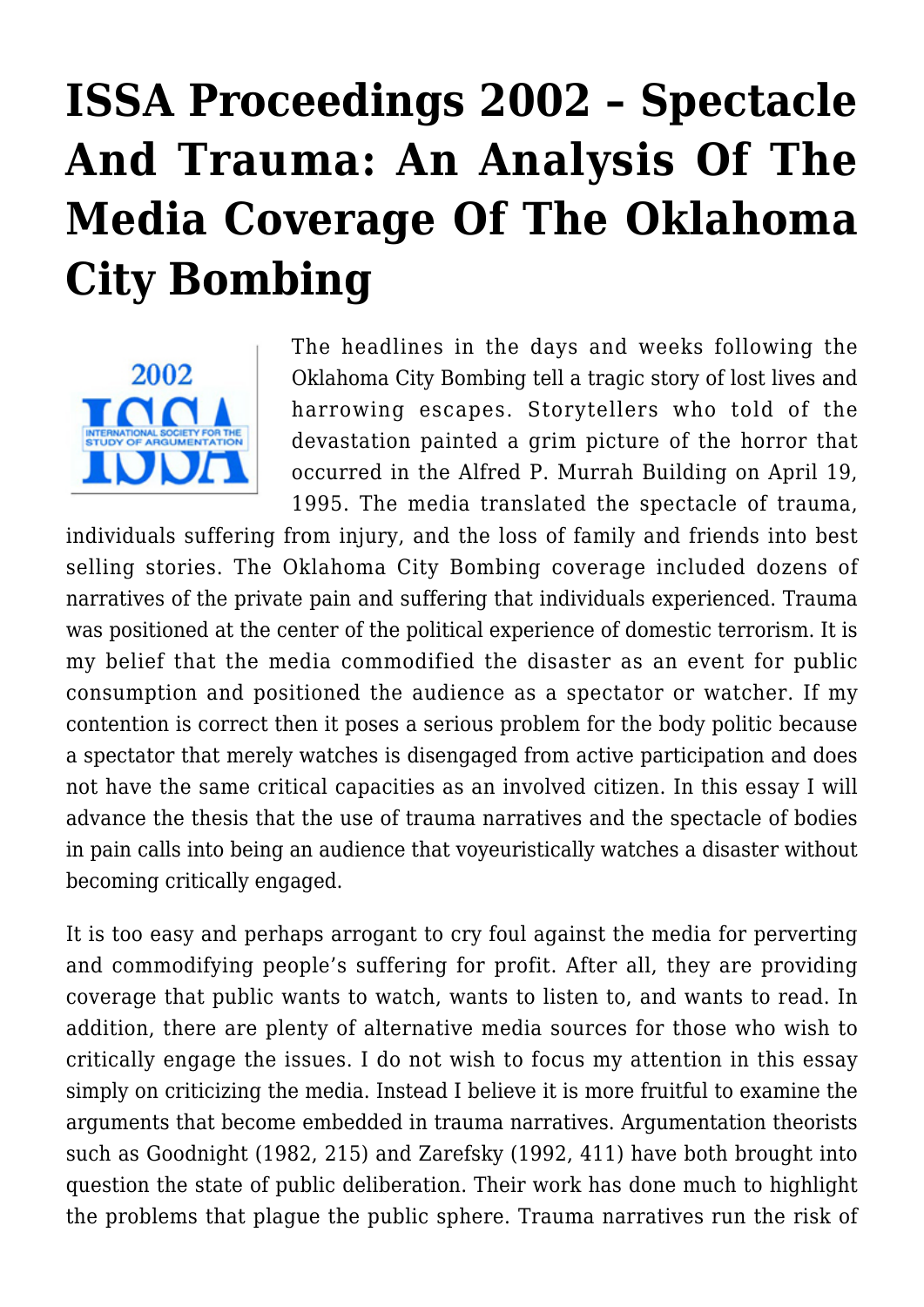furthering damaging the spaces available for critical interrogation of public issues. However, there are plenty of examples of the productive use of spectacle and of trauma narratives that have been used to mobilize an engaged and critical citizenry. Some of the best examples come from the Civil Rights Movement. Images of the Freedom Riders, Dr. Martin Luther King, and Rosa Parks did not stifle public action but instead acted as public arguments for justice. The sharing of their trauma mobilized a nation to act. While the problems of racism persist in the United States, few would suggest that the work of these individuals was in vain. So that begs the question of how to determine whether or not a trauma narrative will aid or harm the public sphere. I believe the litmus test for answering this question hinges on the whether the trauma narrative calls into being a critical citizen or a spectator that is disengaged and watches the spectacle for entertainment.

Some of the main stories told in the days and weeks following the Oklahoma City Bombing are recaptured in brief in the headlines repeated here:

"Trapped Woman's Leg Cut Without Full Anesthetic" (Dana Bradley's Story),

"Survivor Struck by Amazing Luck" (The accounts of Jack Gobin and Randy Ledger).

"Survivor Hid Under Table: 'I've Got to Get Out of Here' " (Brian Espe),

"In Oklahoma City and Beyond, Shadow of Fear Grows" (Volunteer Mary Skinner),

"All I Saw Were Bright Lights" (Daina Bradley),

"Black Oklahoma Lawyer Recalls His Narrow Escape From Federal Building" (Kevin Cox),

"April Mourning" (the children of the America's Kids Day Care Center),

"Answers to a Prayer" (Jim Denny's two children found alive),

"Doctors Sacrifice a Leg to Save a Life" (Daina Bradley),

"The Last Life Saved" (Surgeons save Brandy Ligons).

A photograph carried on front pages around the world showed firefighter Chris Fields carrying the burned body of Baylee Almon. Viewing pain and agony can be a very emotional experience and sometimes the images of trauma compel the public to act. It is not my intent to suggest that these stories should not have been told. Rather, I seek to understand how the stories displaced or collapsed the space for critical coverage of the issue of domestic terrorism. While these stories gave us heroes (and then villains) somewhere in the mix they failed to act as a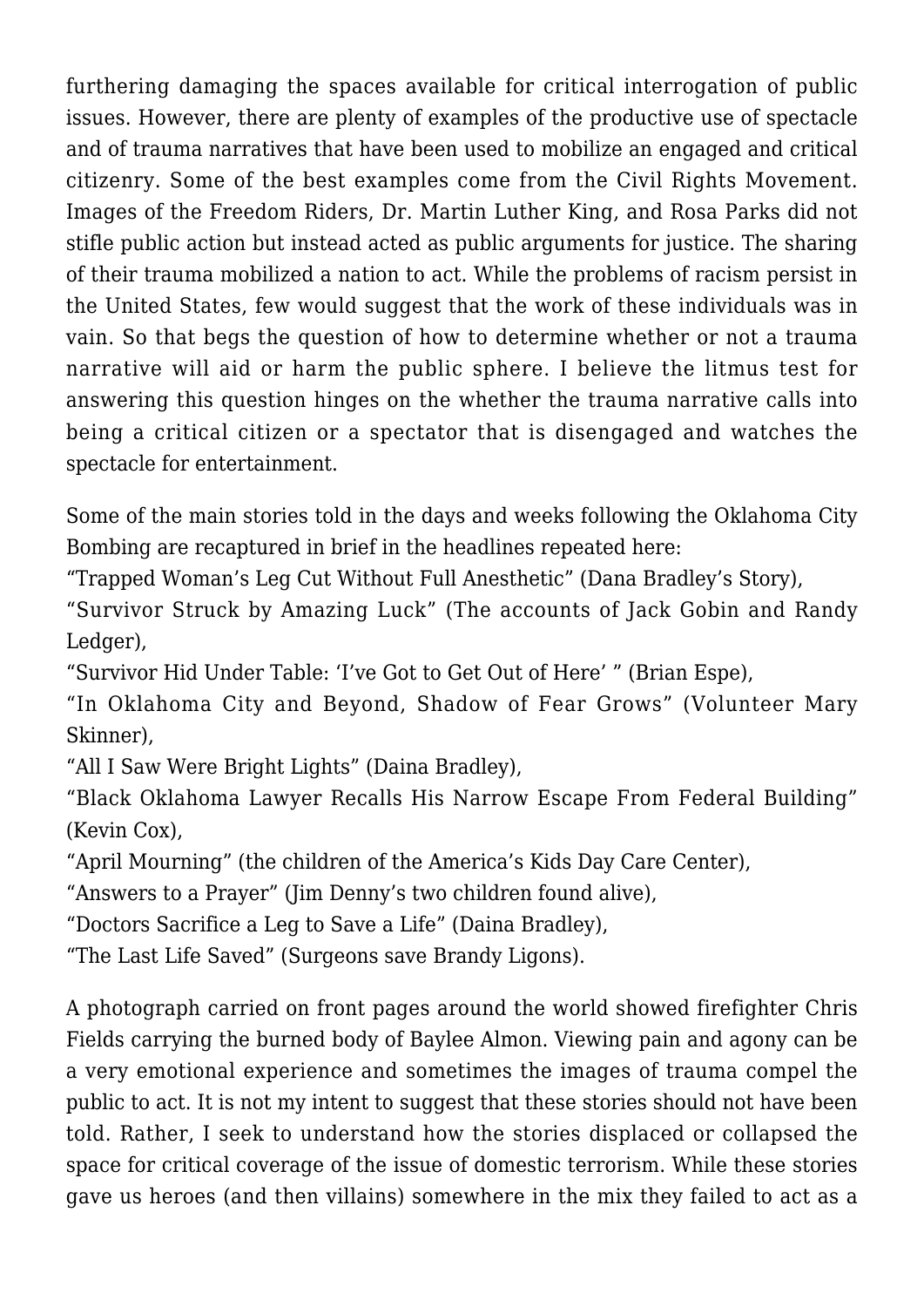catalyst for serious dialogue about domestic terrorism in the United States. This essay seeks to find an answer for how and why that happened.

### *1. The Proclivity to Seek Ethics in Argumentation Studies*

In his landmark Essay The Second Persona, Edwin Black advances the argument that a discourse implies a certain type of auditor and that this condition makes an evaluation of the ethics of the rhetor possible (1970, 109-119). By examining the audience a discourse calls into being, Black suggests a model for evaluating the ethics of the argument advanced. The central thrust of making appraisals and judgments provides a useful method for examining whether the presentation of a trauma narrative is conducive to an active and critical citizenry or whether it calls into being a spectator. Working from the audience called into being, it is possible to make delineations between effective and valuable uses of spectacle and uses which collapse public space for critical engagement of the issues by examining the auditors their narratives call into being.

What is missing from Black's model is an analysis of the Other that is not present. Philip Wander (1999, 370) provides an important modification to Black's initial model by including a third persona: the being not present. So the model offered now includes a first persona that represents the author/rhetor, a second persona that is the audience the author calls into being, and a third persona who is the being the audience is told not to become. In order to analyze the narratives of trauma that emerged after the Oklahoma City Bombing it is necessary to tease out the second and third persona implied in the discourse. By examining the trauma narratives it becomes possible to identify the audience envisioned. Interestingly, the search for the second and third persona is problematized by the fact that the audience called into being is not necessarily an active one. The messages do not suggest who the audience should be or not be. Instead, the audience is displaced as outside observers. The indignation that is felt by the audience is not channeled into a dialogue about the issue of domestic terrorism. Rather, domestic terrorism is highlighted as an issue that the government should manage. Like a movie, the authorities are cast in the role of the protagonist and are expected to bring the villains to justice and create safety for the community. The public is left with a marginal role (at best) of unconditional support in bringing the villains to justice and in supporting whatever policies are created to stop the atrocity from being repeated in the future. No sustained dialogue or debate is called for and domestic terrorism is relegated to the government as a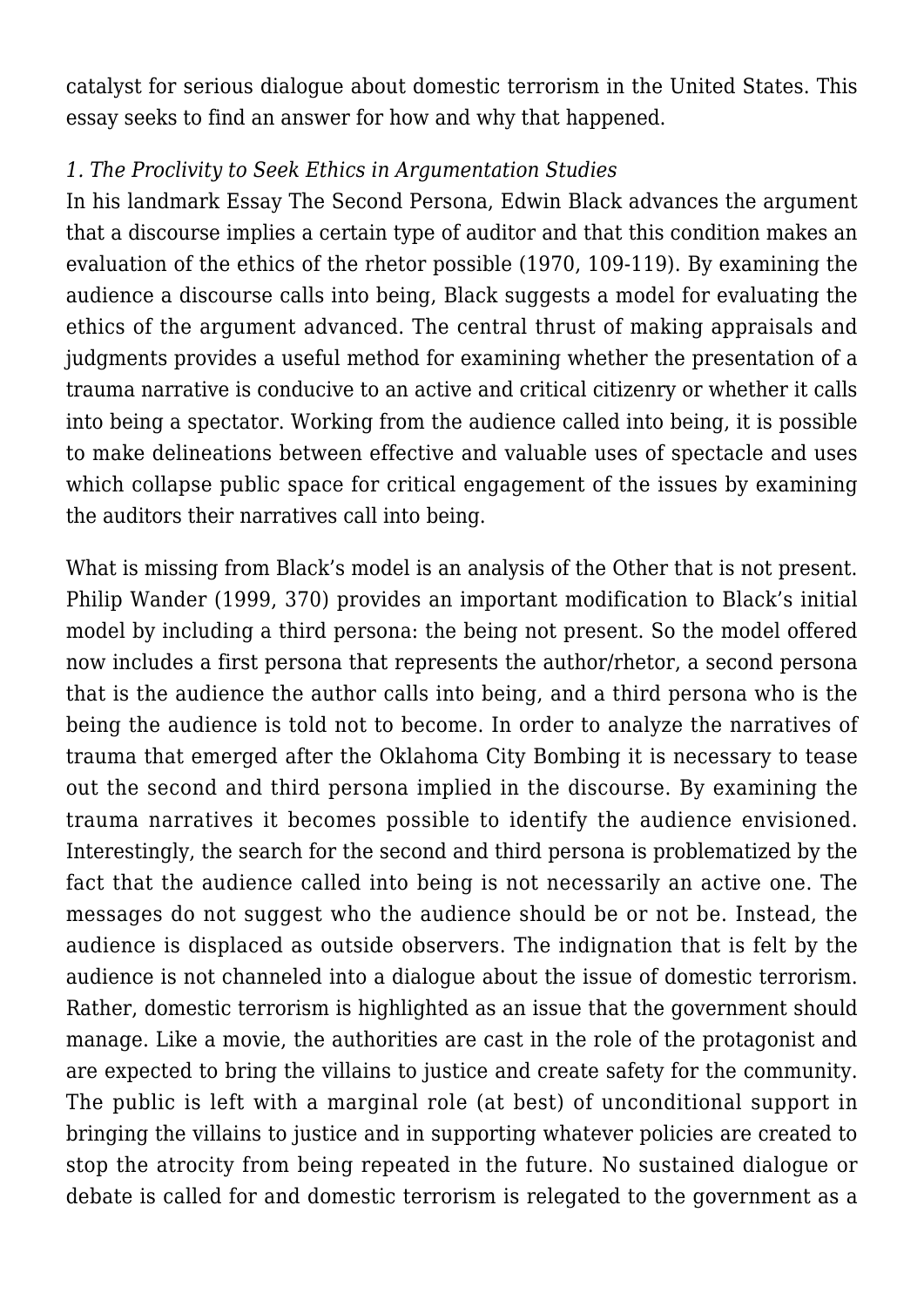problem to be handled.

Coverage of the Oklahoma City Bombing included more than just trauma narratives and some of the messages called for an active community to send aid to those in distress. Other calls to action were seriously misguided and played on stereotypes and rumors. For example, in the immediate aftermath of the bombing a Reuter's dispatch said that the suspects were of Middle East descent and had dark hair and beards (Lattin, 1995, 16A). This message placed many innocent citizens in the United States who happened to be of Middle Eastern descent at risk of violence. In addition, the message created an inside for Americans and an outside for Middle Easterners that fosters and perpetuates the idea that the followers of Islam are fundamentalist terrorists. Luc Boltanski (1999, 58) suggests that the identification of the persecutor as a 'foreigner' often allows collective fault to be placed on a scapegoat and this process taps into xenophobic impulses in the audience. In this case, even if the identification had been correct it would be problematic. While the authors may not intentionally be looking to cast blame on all persons of Middle Eastern descent or Islamic belief, the audience they envision will be active in preventing Middle Easterners from acting to hurt the community in the future. The audience envisioned is called upon to be xenophobic and to lay blame on the individuals and groups responsible. This message does not isolate the suspects as individuals but rather openly identifies a group membership as the most salient part of identifying them.

As significant as the Reuter's dispatch was in analyzing media coverage of the Oklahoma City Bombing, the other stories of pain and suffering were also immensely significant in terms of the audience they would call into being. Boltanski (1999, 20) distinguishes between the spectator who is called to speak out against suffering and the spectator who gets pleasure from the internal states of arousal that viewing suffering brings to some people. Fascination and horror are states of emotional arousal. When we view others in states of suffering and no direct action is immediately possible it is possible to become an audience that is anaesthetized to the pain and who gets a perverse sense of involvement in the suffering. The ethics of crafting a disaster into a series of stories can be judged on the basis of the position of the spectator. If as Bolstanski suggests, the spectator is called upon to speak then there is great potential for a productive politics of spectacle. If the spectator is meant only to watch the story unfold and be entertained by the drama then the position of the body politic will likely rapidly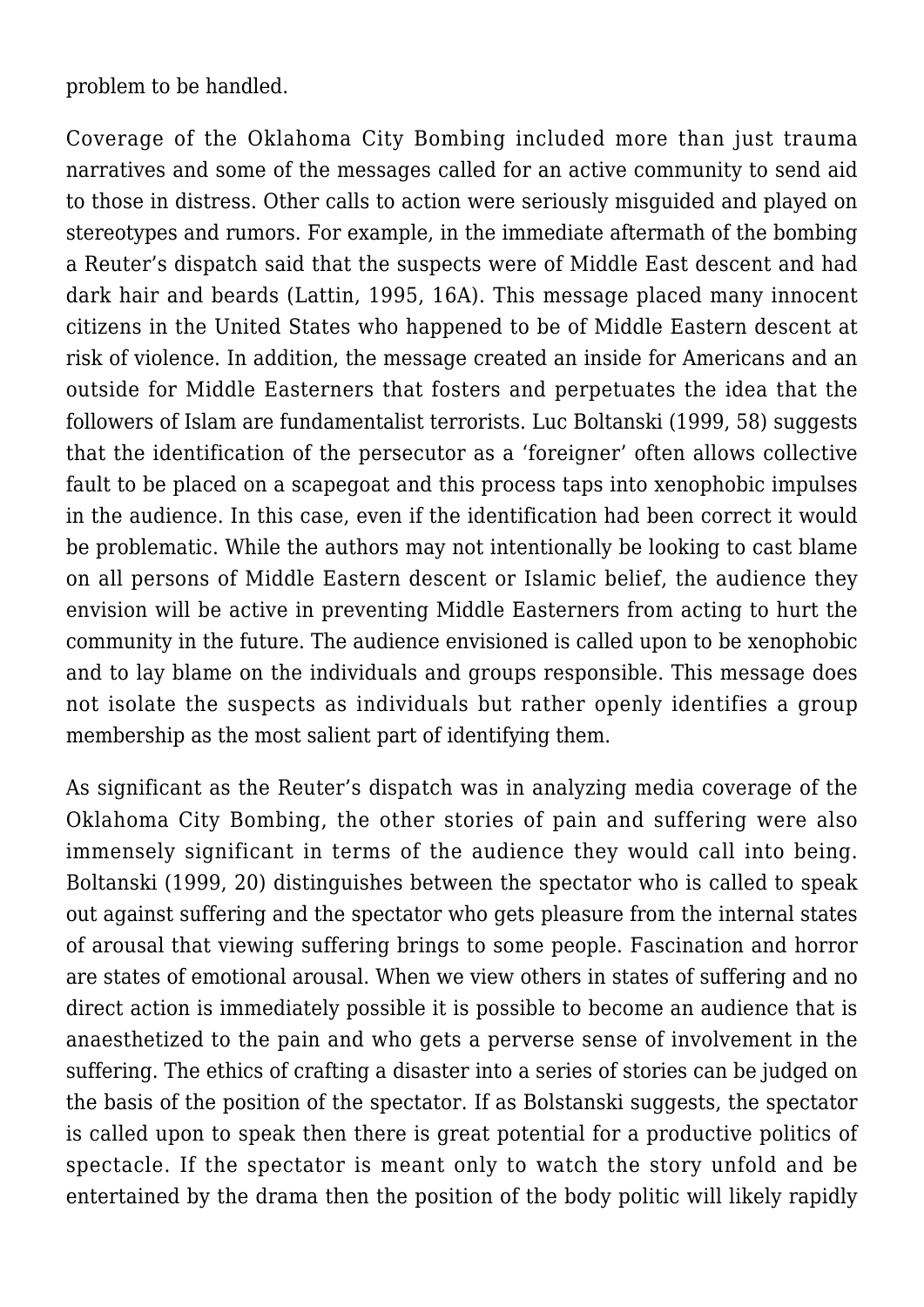#### deteriorate.

## *2. Trauma Narratives of the Oklahoma City Bombing*

The language used in many of the stories that were produced about the victims of the Oklahoma City Bombing was emotionally charged. The coverage of Time Magazine included a story by Nancy Gibbs entitled "The Blood of Innocents: In the Aftermath, Tales of Horror and Heroism" that discussed in detail the America's Kids Day Center and the rescue efforts. Gibbs wrote:

The sobs from inside the rubble told rescue workers instantly that children were still in the building, still alive. They plunged into the debris, turning over cribs and furniture, hoping to find signs of life, catching their breath at the sight of babies burned beyond recognition. "We started moving bricks and rocks," said police sergeant John Avera, "and we found two babies." Firemen tenderly carried the infants, as paramedics wrapped them in long white gauze like christening dresses. Several toddlers were found wandering around the underground parking lot, searching for parents. The parents in turn scrambled through the chaos, frantic to find their children. "You haven't seen my daughter, have you?" one woman asked everyone as she passed. Nurse Shirley Moser began tagging dead children. "Their faces had been blown off," she says. "They found a child without a head." Children from the Day Care Center across the street who survived the explosion tumbled into the street, sliced by flying glass. They looked for parents and were scooped up by strangers, fearful of more tragedies.

The article goes on to discuss many of the children who perished in the bombing and where their parents and families were and how they responded to their loss. Debbie Almon, the grandmother of Baylee Almon is quoted asking for the funeral to be kept private saying "We just don't want this to be a circus."

The coverage of Newsweek Magazine included a similar story about the rescue of Daina Bradley written by Marc Peyser. With the title "Survivor: 'All I Saw Were Bright Lights' the story told of Dr. Andy Sullivan's amputation of Daina Bradley's leg:

When the rescuers finally reached Bradley, she saw that falling debris had boxed her into a coffin-size cave. A concrete chunk had stopped tumbling just 18 inches above her face. The rescue team freed her arm, but they could not remove the massive slab that had crushed her leg. When the emergency team's doctors first said they would have to cut off her leg above the knee to save her life, she resisted. But when doctors left her for forty-five minutes during a second bomb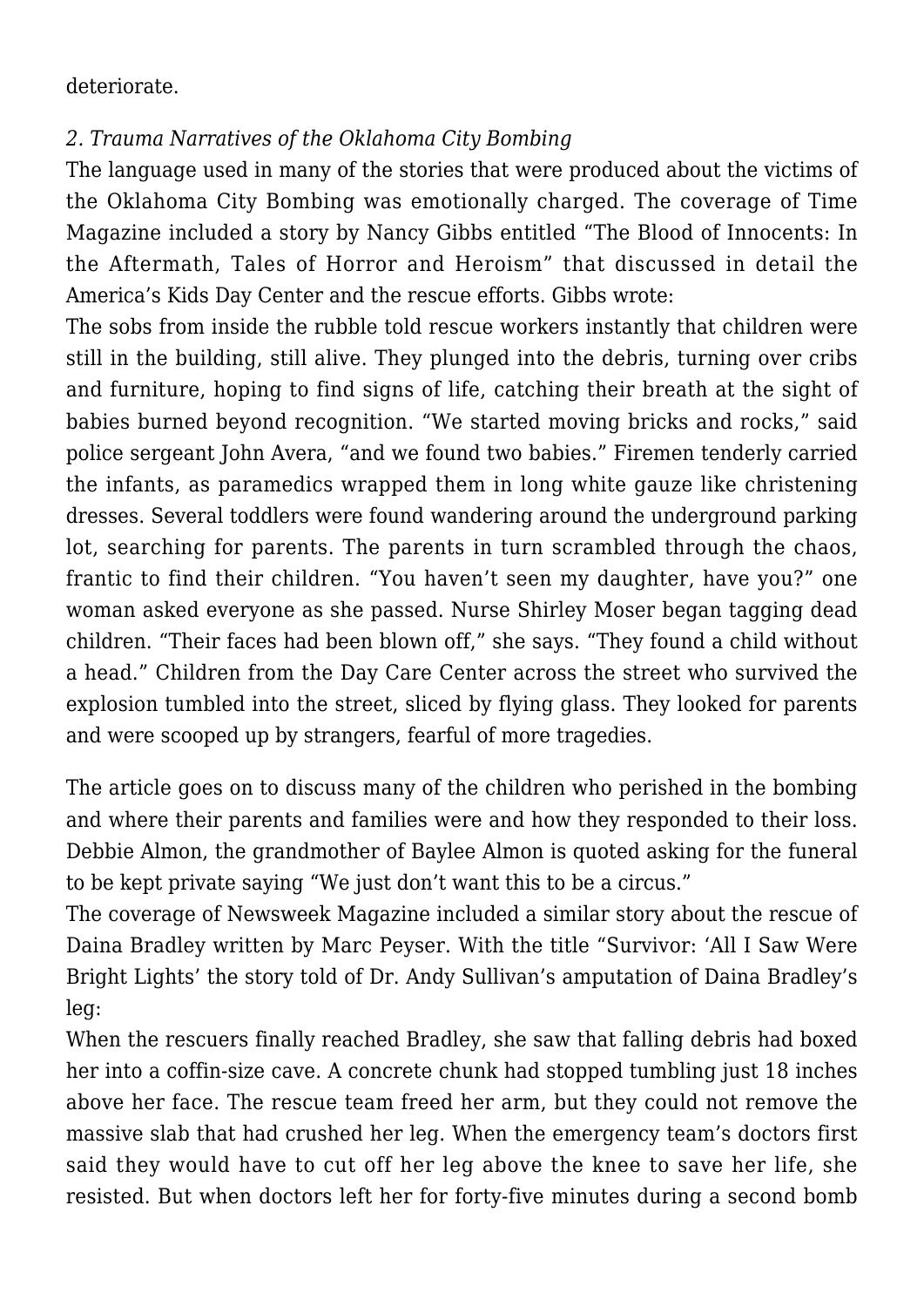scare that interrupted the rescue, she realized she might not escape at all. That made up her mind: "I was like, 'I wanna get outta here. Do whatever you have to do to get me out'." It wasn't easy. Dr. Andy Sullivan, the smallest doctor on the scene, had to climb headfirst into the hole where Bradley was wedged. With no room for a saw, Sullivan used several scalpels for the amputation. It took ten minutes.

Bradley lost both of her children and her mother in the explosion. Her story was told in hundreds of newspapers and dozens of magazines.

The many stories and narratives of what happened at Oklahoma City have a surreal quality to them. One almost feels like they are watching a movie or reading a book. The heavy use of adjectives seems designed to capture and keep the audience's interest. It seems parallel to an automobile accident that causes massive traffic congestion as passers by slow to a crawl to try to get a look at the wreckage and those injured. In the days following the bombing news stations show pictures of the frame of the Murrah Building and of the rescue efforts. The lines between news and entertainment are blurred together and the stories are crafted for maximum emotional effect. Why were these stories and dozens of others like them told in this fashion? Certainly the parents, families, and friends of the victims took no comfort in these stories of their loved one's suffering being shared with the world. The cynic would offer the idea that the media has shared the information as a commodity that the public has a right to consume. I believe that the reason for these narratives being shared might also have to do with a set of arguments embedded within the discourse of the stories that functions at two levels. First, while the stories might not fit traditional molds for what constitutes an argument, they certain include a vision of the world by defining the heroes, villains, and victims. Second, the messages seem to have an underlying message about the community coming together and the need for our nation to collectively heal. Having a sense of the devastation seems to be tied to mending the fabric of the body politic. In order to get a sense for each of the two premises it is useful to return to the text of the examples.

Gibb's vocabulary in describing the trauma of what happened at the America's Kids day care center and the day care center across the street is at once eloquent and brutal. Images evoked by the description of the burned bodies of children wrapped in white gauze like christening gowns are intense. White has traditionally been a color associated with innocence and purity. In stark contrast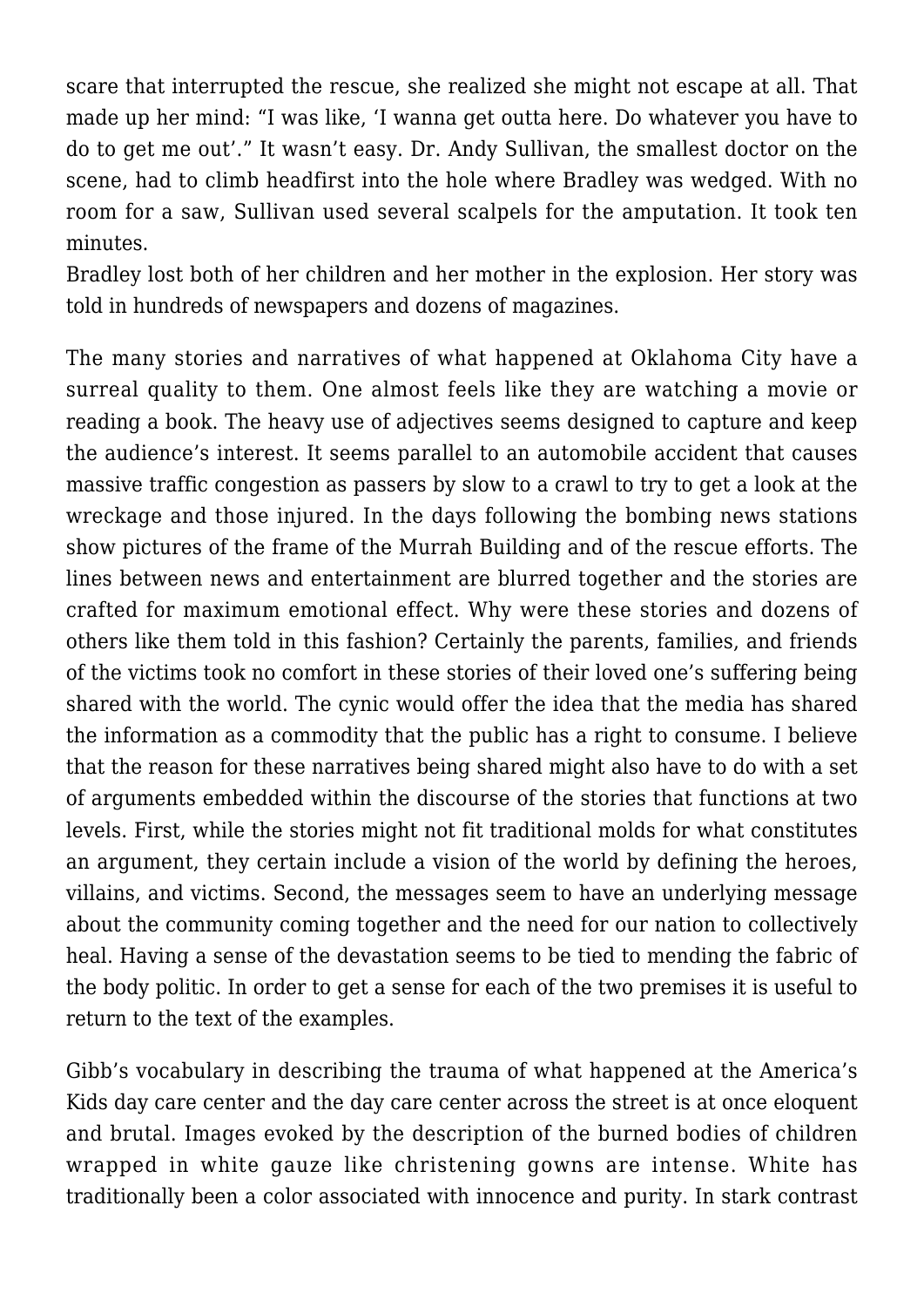to a picture of a child brought before God and family in a celebration, Gibb's reveals the nightmarish and dissonant image of what happened. Any parent has an instinctive fear of their infant toddler being in danger and I believe can sense the terror of being alone and in trauma. Using two passages, Gibb's covers the fears of the children and their sense of confusion and pain. The scene of the story then turns grim and the harsh transition to a nurse tagging dead children reminds the audience that this a tragedy and there will be no happy ending to this tale. In short and terrible sentences, Gibb's tells us that children have had their faces off and one infant is found decapitated. Through this very brief story there is both a vision of the world that represents an argument and there are hints of a call to community. Beginning with the vision of the world, it is helpful to directly articulate the heroes, victims, and villains. The heroes are the fire fighters and paramedics who put their own lives in jeopardy to rescue those who have survived and to carry out the bodies of those slain so they might be properly buried. The children are the guiltless and blameless victims. Though not unmasked or identified in the narrative, we are also given an impression of what the villains are like. Carrying the front-page photo of fire fighter Chris Fields and the burned body of infant Baylee Almon, the New York Post ran the headline 'Evil Cowards'. Gibb's does not have to decry this to get the same message to her audience. The visual imagery of blowing up innocent children accomplished the same effect. While there is no direct and clear textual evidence, I also believe that a part of the reason for sharing these stories was to try to bind the community together in a time of pain and agony. In times of great tragedy and trauma, appeals to patriotism and nationalism are often common and there seems to be the unspoken agreement that the narratives of what happened are a warrant for unity in the face of great evil. The message of uniting against a common enemy informs the stories and the idea of a community suffering and then healing together resonates across the coverage.

Peyser's account of the interview with Daina Bradley takes a similar if more subdued tone. Also, the fact that Daina agreed to give the interview seems to slightly alter the relationship between the victim, the storyteller, and the audience. Peyser does play on a common fear in an initial description of what happened. Likening the hole that Bradley fell into to a coffin certainly must draw an emotional response from anyone reading the story that suffers from claustrophobia. The thought of being trapped in a coffin underground is terrifying and I imagine the description was meant to trigger an emotional response. No one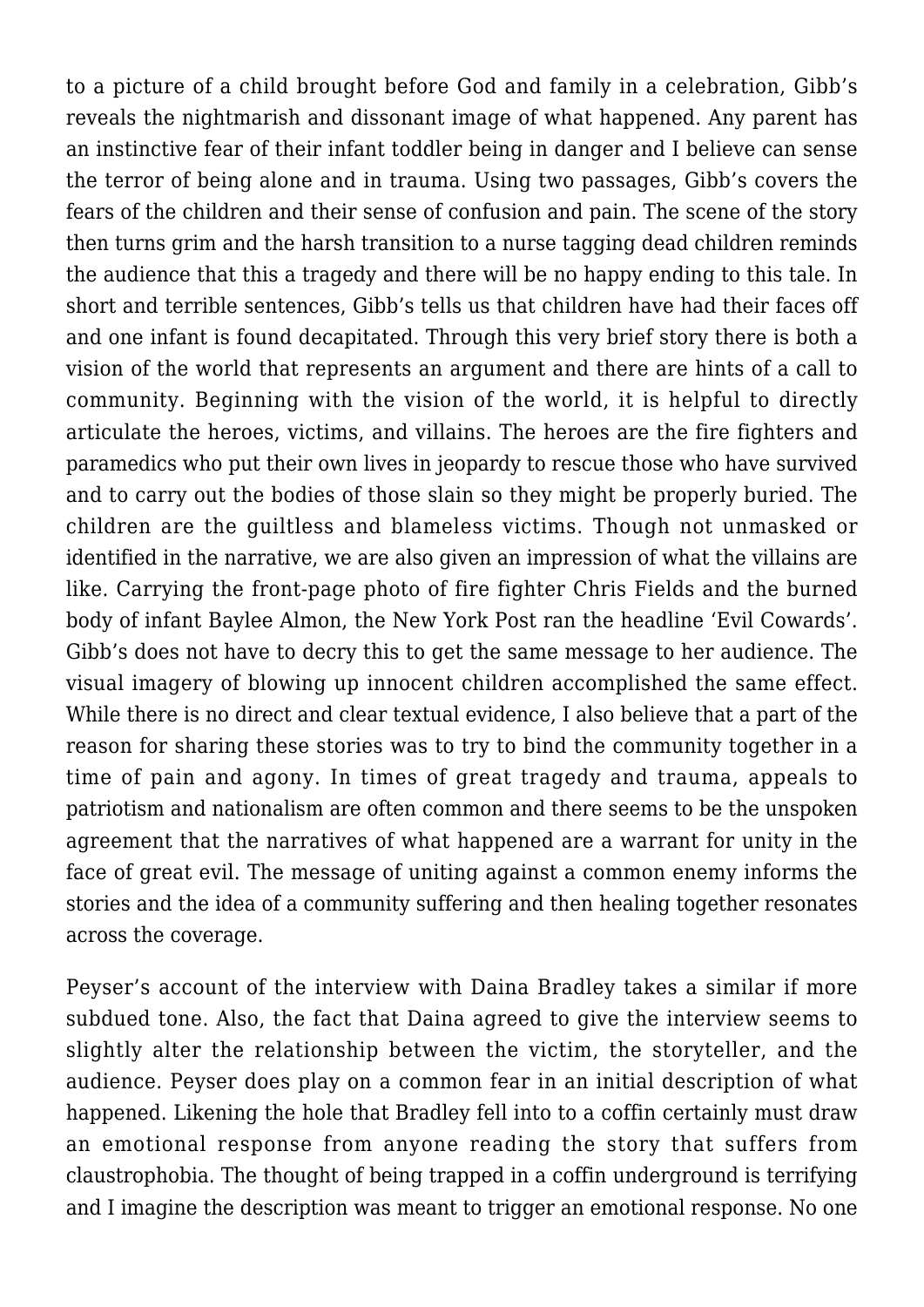would want to lose their leg and the discussion of Daina thinking about escape versus survival while the doctors were forced to evacuate because of the fear of another explosion must have also been frightening. The article closes by revealing that Daina lost her mother and two children in the blast. Daina tells us to treat everything like china because it may someday be gone. Peyser closes by writing, "Sometimes, in a flash." Again we have heroes and a victim along with a behind the scenes villain. Our heroes are the doctors and more importantly Daina herself. In the face of death and devastation she made a difficult decision that saved her life. In addition, we continue to have a call to community that resonates around the story. The closing sequence seems to argue that the world is a dangerous place and we must place value on our families, friends, and communities because they can be taken from us by evils lurking all around us.

Drawing a distinction between news, entertainment, and argumentation is a rather difficult task. Media sources attempt to let the public know when an important event has happened. As blurred as the line is between information and entertainment, I suspect the lines between news and argumentation are even more compromised. Hollihan and Baaske (1994, 19) believe that virtually all arguments can be evaluated as stories. The reverse also seems to be the case: All stories can be evaluated as arguments. There are persuasive and constitutive elements in virtually every story ever told and how stories are told often also entails additional arguments about how the world should be. The arguments embedded within narratives of trauma about the Oklahoma City Bombing position the audience as a spectator to suffering but also include some basic arguments about life. In drawing a distinction between simplistic and unquestioned assumptions about how life should be in contrast to a call for a critical and invested public a judgment can be made that works from Black's model of the Second Persona. Because the audience envisioned by the narratives is not a critical one, the messages should be problematized.

### *3. Judgment and the Critical Capacity of Active Citizens*

The ability to make decisions and judgments about public affairs is considered instrumental to maintaining a successful democracy. Hicks and Langsdorf (2000, 1), working in agreement with Frans van Eemeren, note that argumentation is the lifeblood of a democracy. They write:

Absent a radically democratic political culture and well-educated citizenry, a 'deliberative democracy' could easily become a 'formalist' simulation of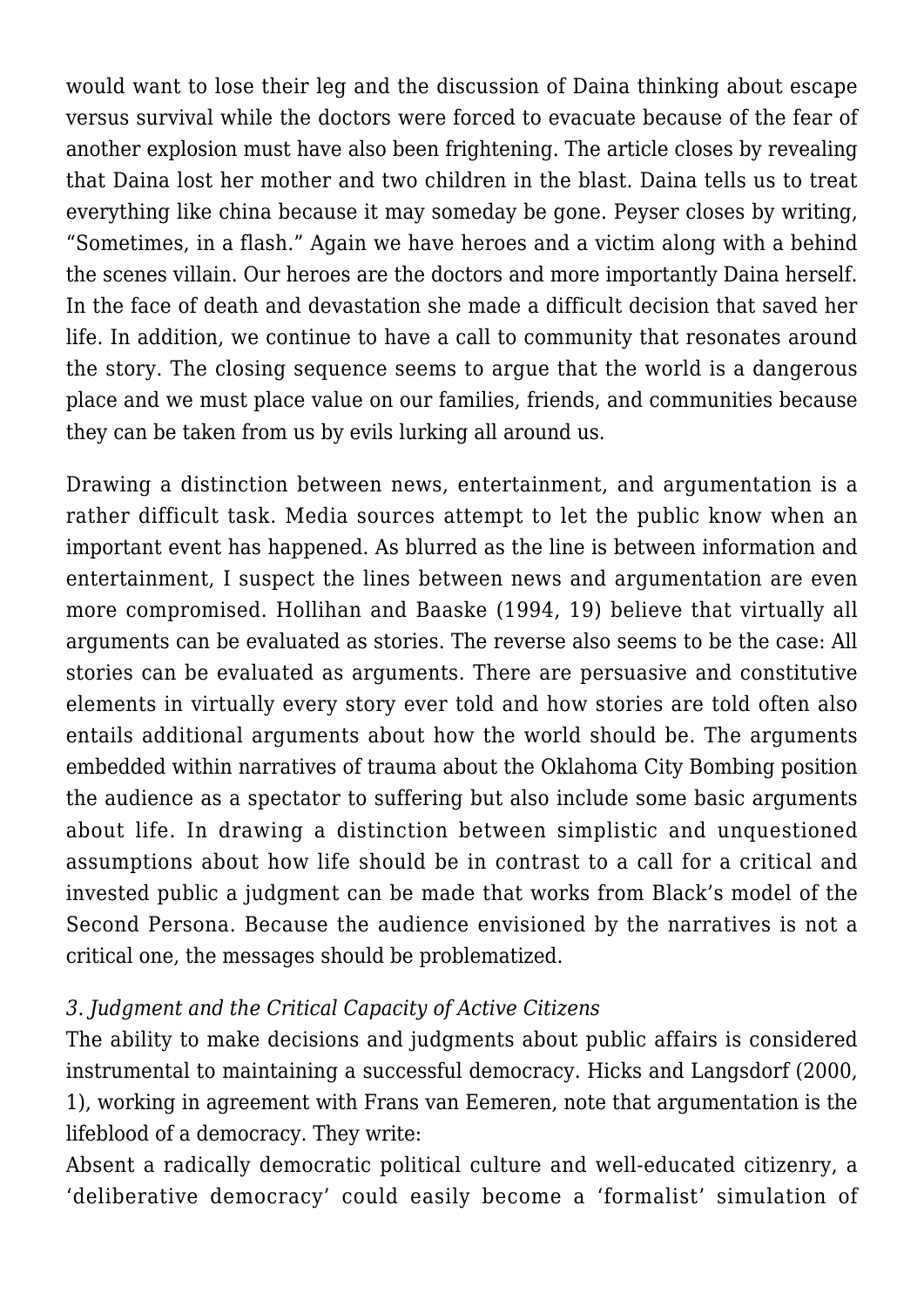democracy. Hence, an adequate proceduralist account of democratic deliberation must attend to the material conditions of its existence – including and especially, the formation of arguers imbued with a democratic ethos. (2000, 10)

This move does not presuppose already existing rational agents, but instead offers the experience of deliberation as a means to foster and inculcate a commitment to democratic norms of governance and a democratic ethos of critical scrutiny.

Making judgments of discourse on the basis of the audience invoked provides a useful means to evaluate a rhetor and when coupled or conjoined with the question of how a narrative opens or forecloses space for democratic ethics I believe an argumentation scholar is provided with a useful tool for assessing the worth of a discourse. The effects of a public discourse on the body politic can have serious ramifications for the types of thought and questioning the discourse produces or calls into being. In order to trace or map out the implications envisioned within a discourse it is necessary to examine the political subjectivity of the audience as seen by the rhetor. While political subjectivity is not fixed and is radically contingent, the discourse a rhetor uses produces an image of what an audience's subjectivity should be and that image is worth analyzing. Traditional approaches to rhetorical analysis have either eschewed questions of political subjectivity or have positioned the audience as those persons capable of being influenced by a message (see Bitzer, 1999[1964], 221). In stark contrast to this model, Barbara Biesecker (1999, 243) offers a thematic of difference that draws for the work of Jacques Derrida to argue that rhetorical discourses are processes that discursively produce audiences. So in many ways, the audience a discourse envisions is often constituted by the discourse. If a discourse calls for a critical citizenry to test ideas and arguments for their merit then the discourse is productive and induces democratic behaviors. If the discourse makes the audience spectators who are expected to blindly accept simple premises then the discourse is especially dangerous and should be cautiously examined.

Coverage of the Oklahoma City Bombing has a decidedly problematic feel. The recipients of the message are never expected to critically engage the issue of domestic terrorism. While I am principally concerned with the diminishing of the critical capacities of citizens in our democracy, the politics of the media also seem to have a rightward and conservative drift. While trauma narratives incite strong emotions, in this case they do little to activate the critical capacities of the audience. To explain this point it is helpful to return to examples of productive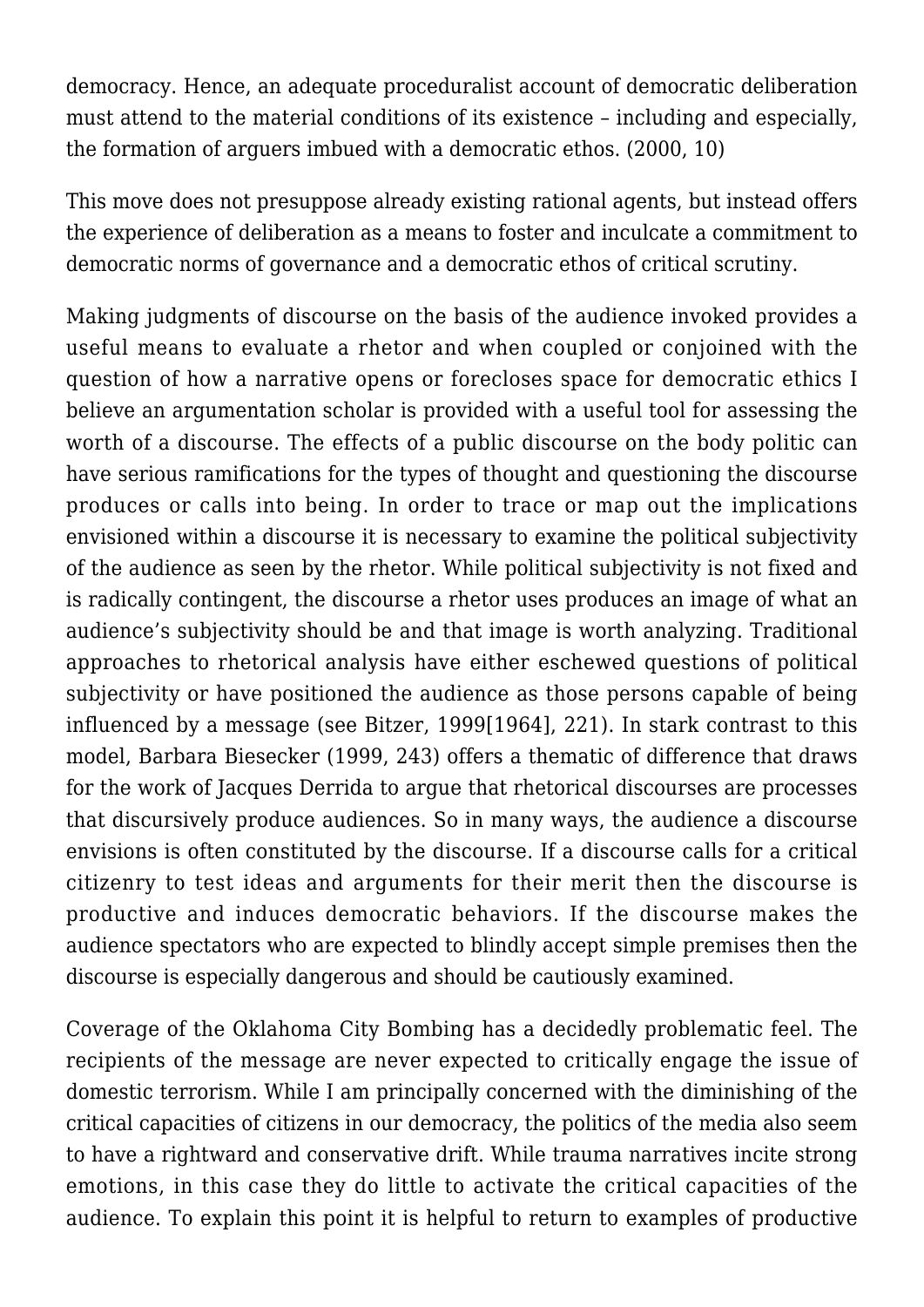uses of spectacle. The strength of examples from the Civil Rights Movement illustrates the radical difference between spectacle aimed at activating an audience and spectacle that generates apathy. In the case of Rosa Parks, we have a spectacle that is intrinsically tied to a question of justice. Even if the spectacle was not tied to a boycott of public transportation, her story makes demands of an audience. Like Mahatma Gandhi, Civil Rights leaders in the United States used images of trauma to collectively demand change. The collective image of America was challenged and ruptured. No longer could citizens believe unquestioningly that the United States was the land of the free and the home of the brave in the face of the massive unmasking of racism in the 1950s and 1960s. Even though racism persists today, the spectacle of trauma generated by the Civil Rights Movement has made a lasting and democratic change in our country by challenging dominant assumptions and norms.

I do not think targeting the media as the agent responsible for the lack of deliberation on the subject of domestic terrorism is either entirely fair or entirely unfounded. There is certainly evidence that the media has selected a format for telling stories that sells their product. My own political bent makes me suspicious of the politics forwarded by stories that do not call for direct action and deliberation. And I believe irrespective of what side of the political spectrum one is on, that most of us can be in agreement that a public divested of involvement in public issues is at risk. So I think it is worthwhile at this point to ask the rather broad question of what types of coverage would have better invested the audience with critical capacities and awareness about domestic terrorism. This is not an easy question that can be summed up in a closing paragraph. I think an important first start is to make the audience aware of how they have been positioned within discourse. If the audience is separated from the issue then they will always remain a spectator. If the audience is imbued with critical faculties then they are encouraged to join in and weigh in on the issues in the future. In the time following the Oklahoma City Bombing there was a great deal of public condemnation of fringe right wing militia groups. Coupled with the retelling of trauma narratives, the media also offered coverage of the national memorial. At the same time Congress rushed to pass anti-terrorism legislation and deliberated about domestic terrorism in the United States. The deliberations about how to make our country safe and what steps are appropriate and what steps go to far should have been the focus of media coverage. Instead, the use of dramatic stories left the public with fleeting images of intense pain and trauma and no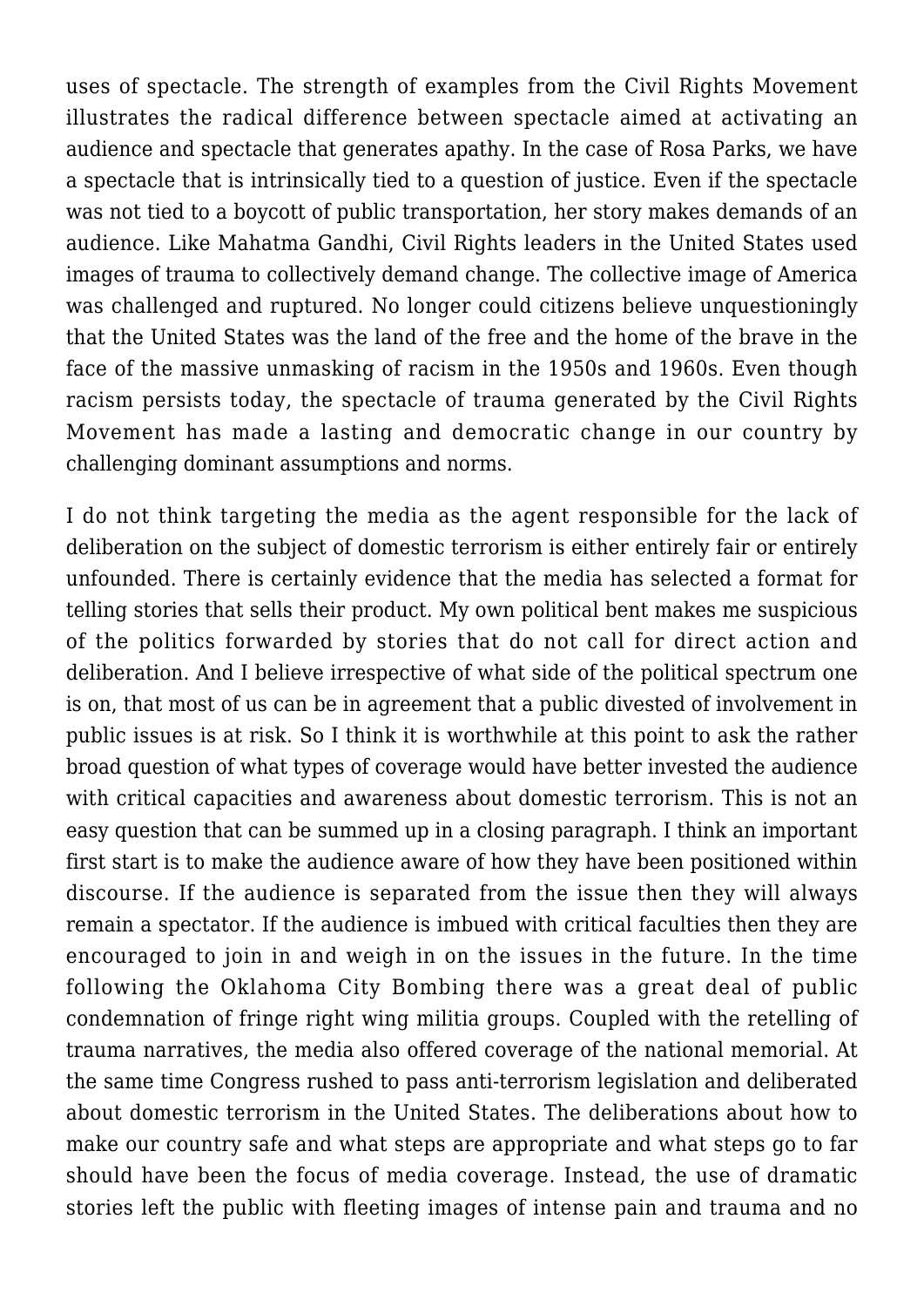deep knowledge or investment in the direction our country should take. As argumentation scholars, it is important that we question and interrogate messages that call for complacent and disengaged publics. The need for investment in collective life is immense and by engaging the public to deliberate and to reason publicly about domestic terrorism we can perhaps call into being a public that represents a democracy. When Congress passes legislation concerning domestic terrorism and the vast majority of the public has no idea about the content of the new laws then we truly have an impoverished body politic. To reconcile this dilemma it is not a bad idea to start with a discourse that calls into being a critical citizenry.

# **REFERENCES**

Biesecker, B. (1999). Rethinking the Rhetorical Situation from within the Thematic of Difference. In: *Contemporary Rhetorical Theory*. Ed. J. Lucaites, C. Condit, and S. Caudill. 243.

Bitzer, L. (1999). The Rhetorical Situation. In: *Contemporary Rhetorical Theory*. Ed. J. Lucaites, C. Condit, and S. Caudill. 221.

Black, E. (1970). The Second Persona. *Quarterly Journal of Speech*, 56. 109-119.

Boltanski, L. (1999). *Distant Suffering: Morality, Media, and Politic*. Cambridge University Press, Cambridge, UK. 20.

Canfield, O. (1995). Trapped Woman's Leg Cut Without Full Anasthetic. *Denver Post*. April 21.

Carrnahan, A. (1995). Survivor Struck by Amazing Luck. *Rocky Mountain News*. April 21.

Cox, K. (1995) Interview – Black Oklahoma Lawmaker Recalls his Narrow Escape from Federal Building. *Jet*. May 29.

Gibbs, N. (1995). The Blood of Innocents: In the Bomb's Aftermath, Tales of Horror and Heroism. *Time*. May 1.

Goodnight, T. (1982). The Personal, Technical, and Public Spheres of Argument: A Speculative Inquiry Into the Art of Public Deliberation. *Journal of the American Forensic Association/Argumentation and Advocacy*. 214-227.

Gottlieb, A. (1995). Grim Collage Captures Horror: Scenes Recalled in Tragic Mosaic. *Denver Post.* April 23.

—(1995). Rescuers Find Horrors Nightmares are Made Of. *Denver Post*. April 20. Hicks, D. and Langsdorf, L. (2000). Regulating Disagreement, Constituting Participants: A Critique of Proceduralist Theories of Democracy. *Argumentation.* 1-22.